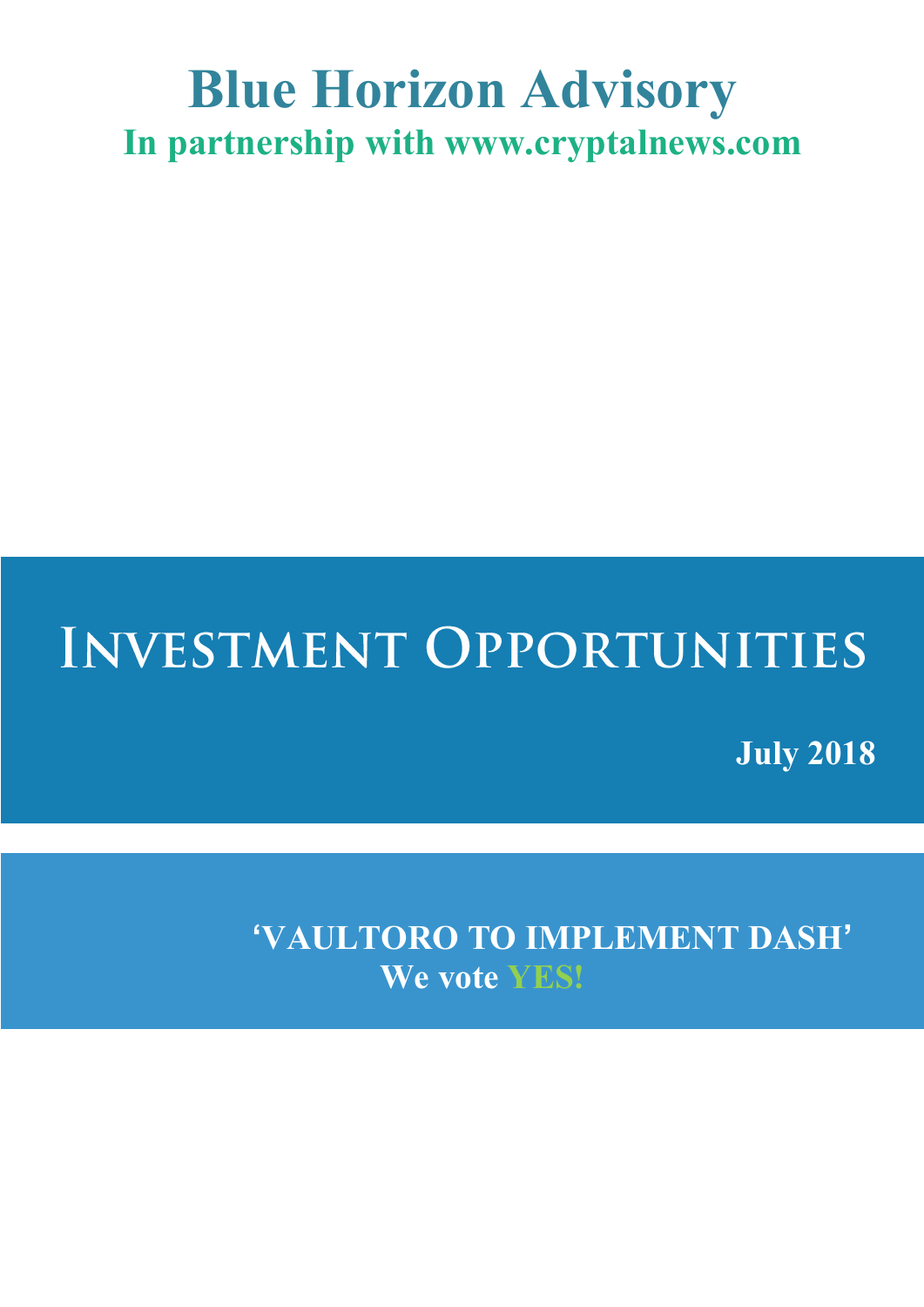### **CONTENT**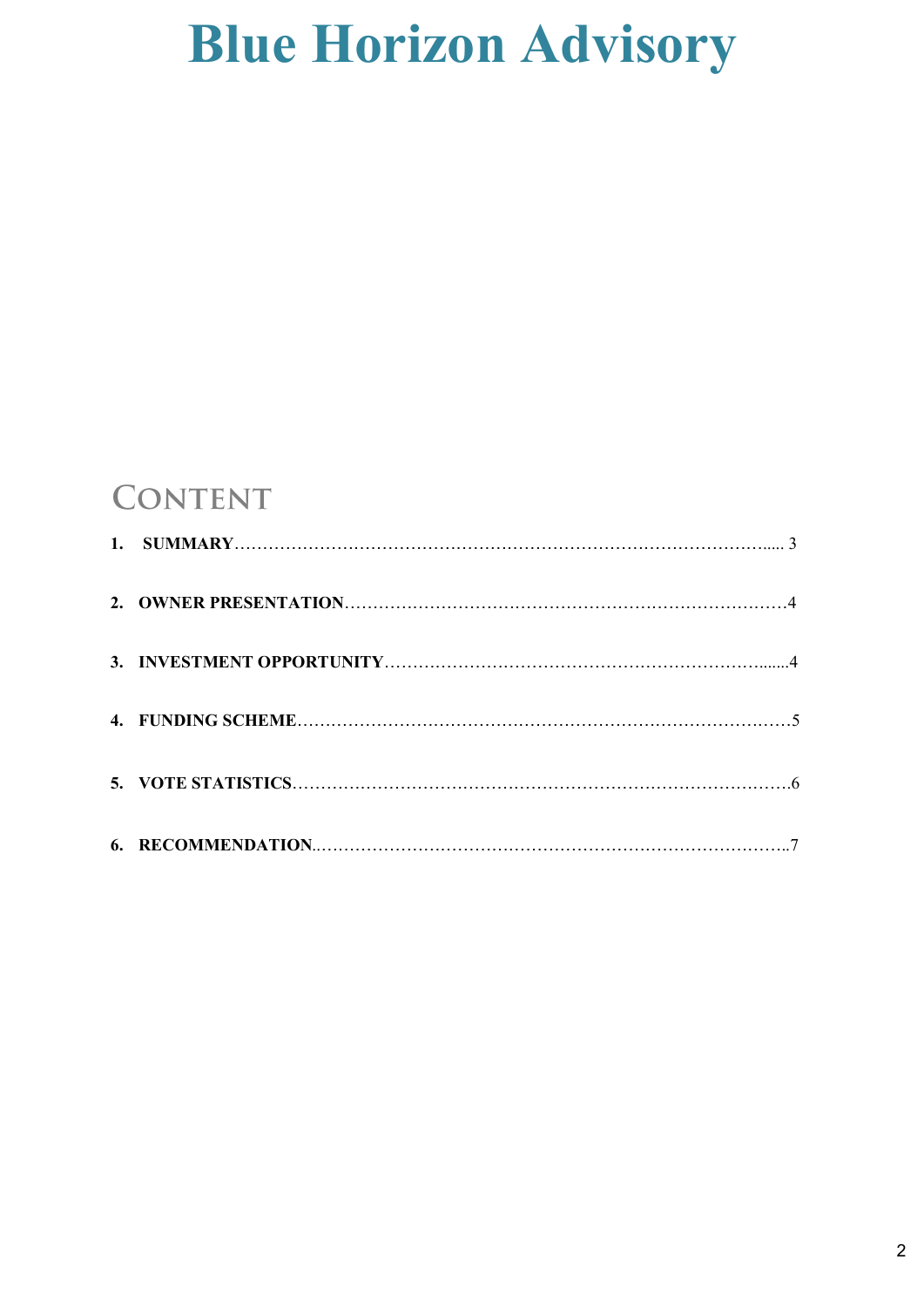### 1.SUMMARY

| <b>OWNER:</b>  | "VAULTORO LIMITED"                           |
|----------------|----------------------------------------------|
| <b>SECTOR:</b> | <b>Gold/Bitcoin trading platform</b>         |
| PROPOSAL:      | Integration of Dash in the exchange platform |

**RECOMMENDATION: POSITIVE**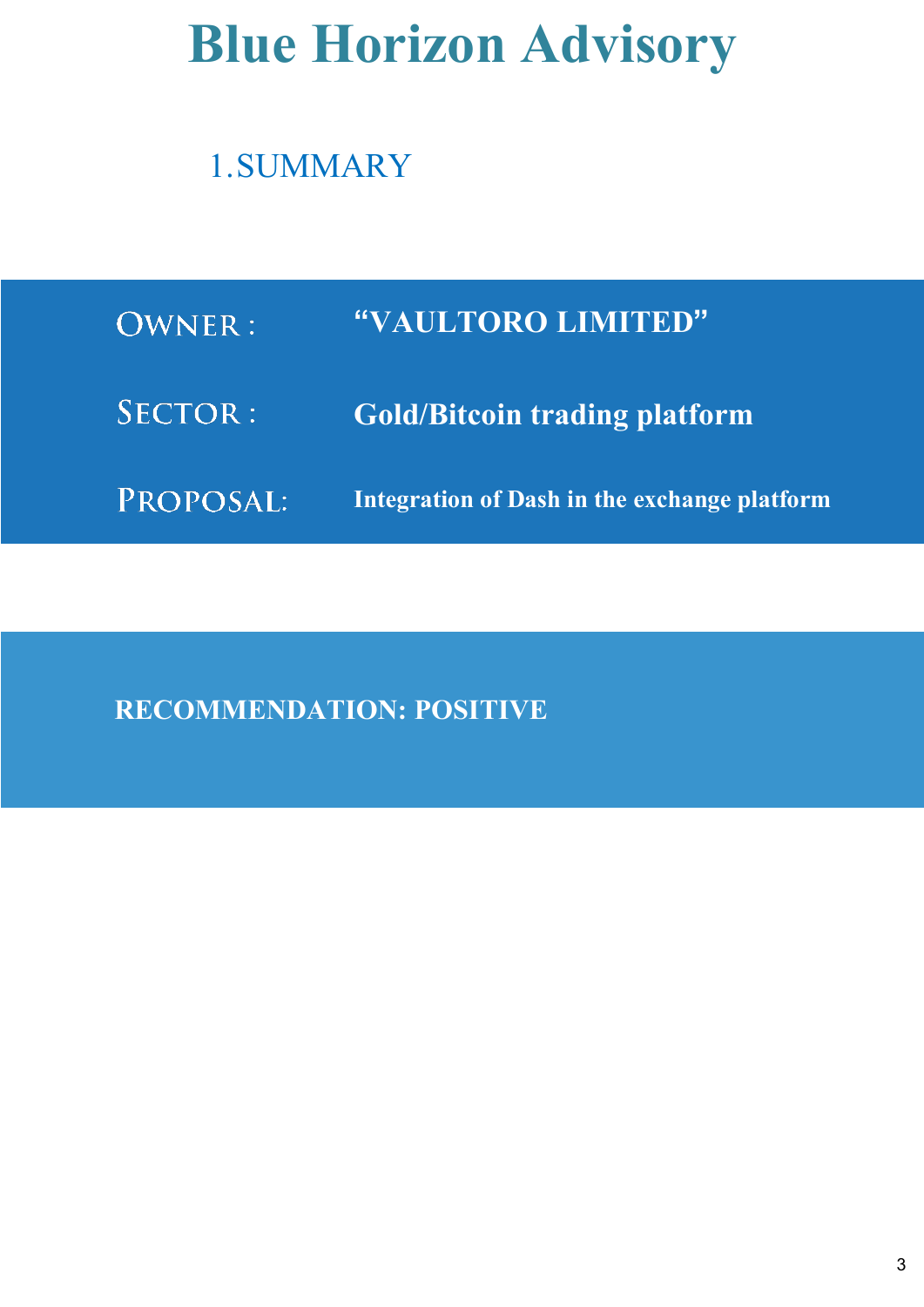### 2. OWNER PRESENTATION

| Name:                | "VAULTORO LIMITED": Joshua Scigala, Philip Scigala                                                                                                                                                                                                                                                                                                                                                                                                                                                                                                                                                                                               |
|----------------------|--------------------------------------------------------------------------------------------------------------------------------------------------------------------------------------------------------------------------------------------------------------------------------------------------------------------------------------------------------------------------------------------------------------------------------------------------------------------------------------------------------------------------------------------------------------------------------------------------------------------------------------------------|
| Inception:           | Feb 15, 2015                                                                                                                                                                                                                                                                                                                                                                                                                                                                                                                                                                                                                                     |
| <b>Presentation:</b> | Vaultoro is primarily an exchange platform dedicated to trading<br>$\blacksquare$<br>between physical allocated gold and Bitcoin. It's the first platform to<br>offer this kind of trading pair<br>The company secures and store real allocated gold bars in a vaulting<br>$\overline{\phantom{a}}$<br>facility in Switzerland.<br>Vaultoro aims to build the world's largest full reserve asset banking<br>$\blacksquare$<br>solution.<br>The company also offers a gold savings account solution called<br>$\overline{\phantom{a}}$<br>"Bar9", that allows clients to store physical gold and access/spend<br>their savings using a debit card |
| <b>Key figures:</b>  | Main investors: Finlab AG, Techstars (incubator)<br>٠<br>Feb 2015: Vaultoro secured 100,000 Euro seed round of private<br>٠<br>funding.<br>Average number of transactions per day: 135<br>ш<br>Average volume of transactions per day: 200 000 Euros<br>п                                                                                                                                                                                                                                                                                                                                                                                        |
| Link:                | http://vaultoro.com                                                                                                                                                                                                                                                                                                                                                                                                                                                                                                                                                                                                                              |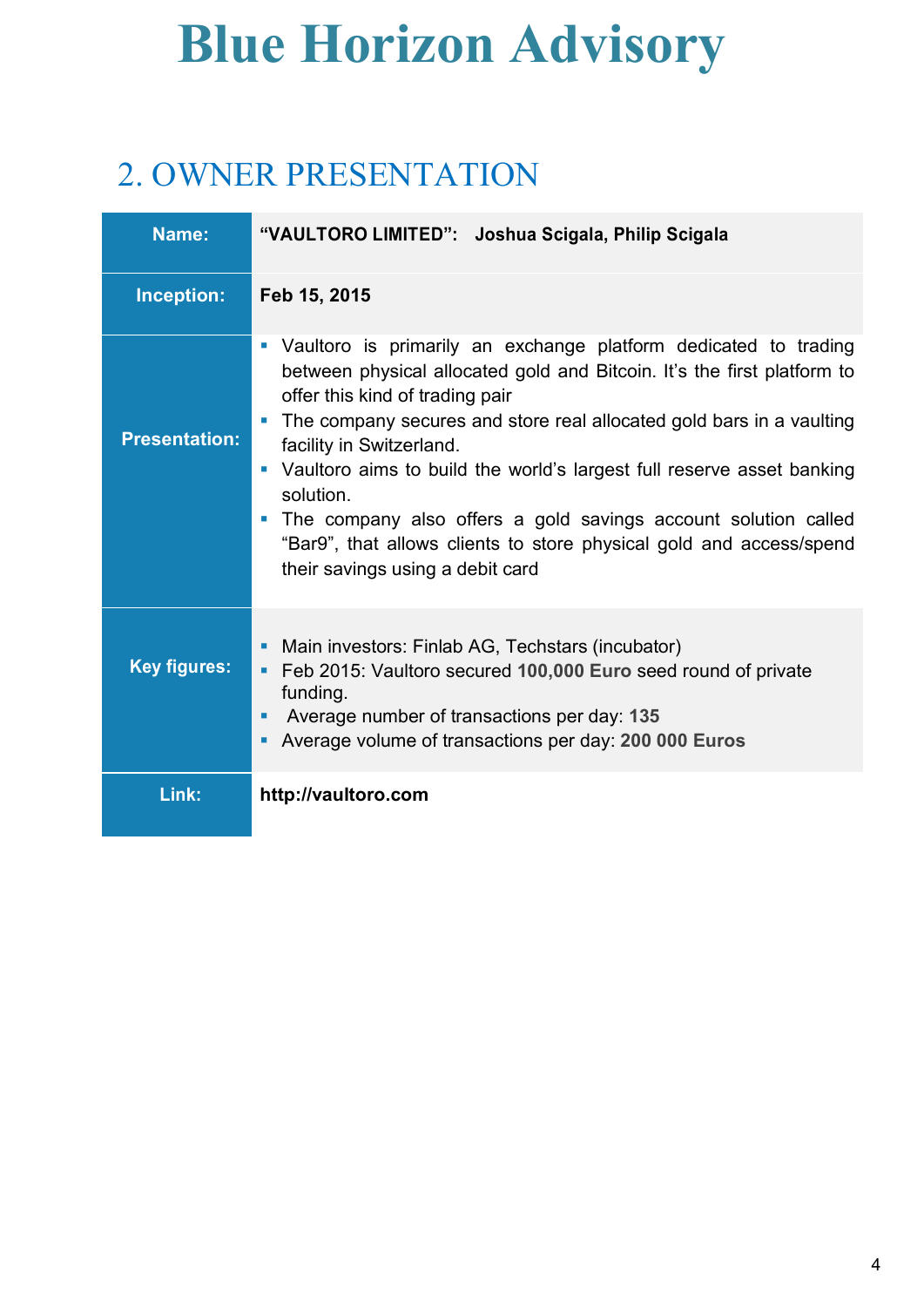### 3. INVESTMENT OPPORTUNITY SUMMARY

#### **3.1 GOALS**

**•** Integration of Dash in Vaultoro trading platform through listing Dash/Gold and Dash/Bitcoin trading pairs.

#### **The funding request aims to:**

- Mainly cover the technical development costs needed for the integration
- Cover all other costs related to the integration such as marketing, project management…

### 4. FUNDING SCHEME

#### **4.1 REQUESTED FUNDS**

**Total: 69 Dash/month – Total 276 Dash**

#### **4.2 FUNDING SCHEDULE**

| <b>Final voting:</b> | 30 <sup>th</sup> July 2018                               |
|----------------------|----------------------------------------------------------|
| <b>End date:</b>     | 15 <sup>th</sup> September 2018 (for the whole proposal) |
| <b>Start date:</b>   | 19 <sup>th</sup> May 2018                                |
| <b>Payment type:</b> | Four-time payment (2 remaining)                          |

### 5. VOTE STATISTICS

| <b>Completed</b> | <b>NO</b>         |
|------------------|-------------------|
|                  | <b>987 YES</b>    |
| <b>Votes</b>     | <b>117 NO</b>     |
|                  | <b>24 ABSTAIN</b> |

 *As of July 24th, 2018*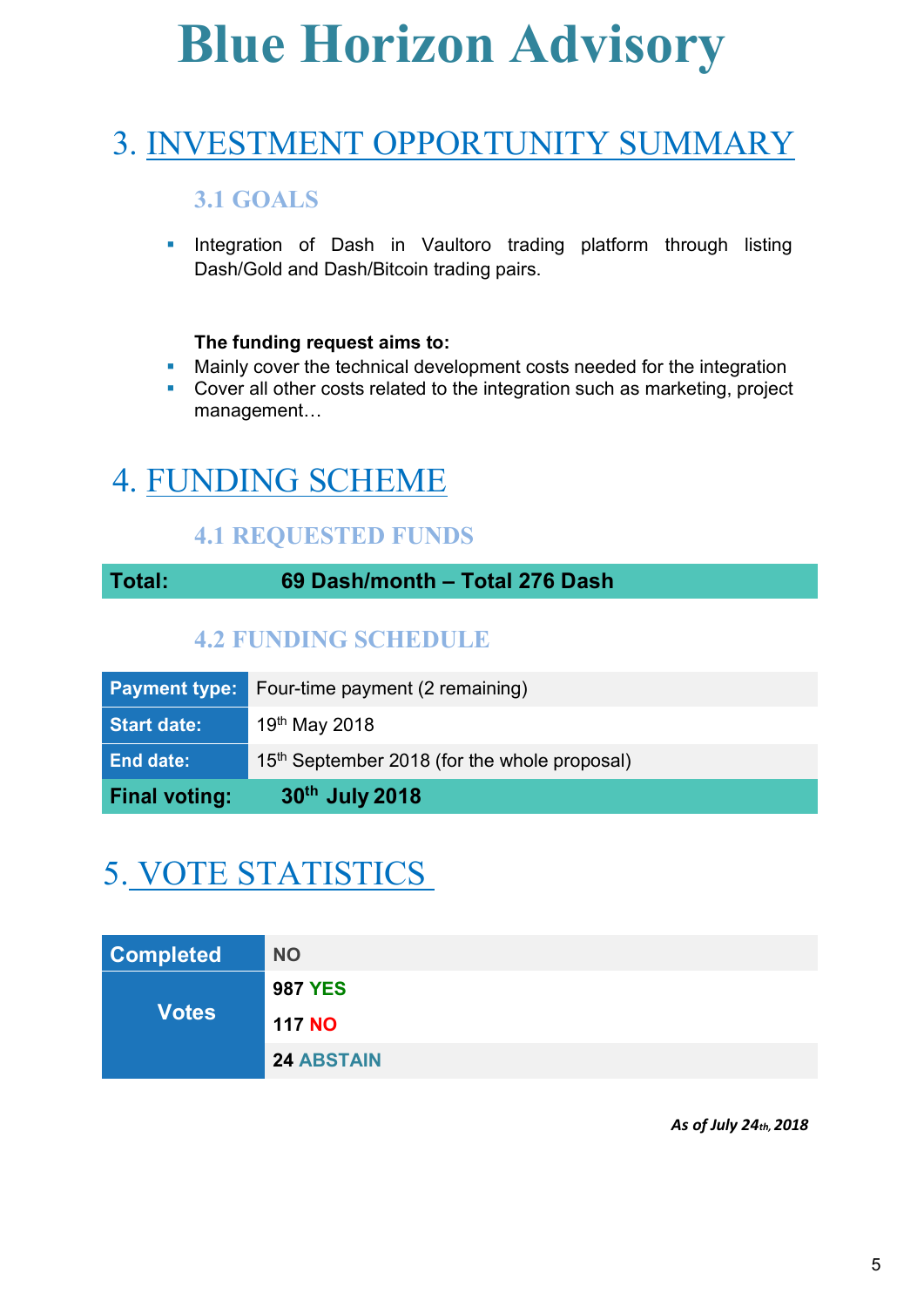### 6. RECOMMENDATION

- The exchange platform is operating for more than 2 years and has been able to gather more than 12000 users although many announced features are still under development.
- § Vaultoro is also backed by serious and well known European investors and incubators (**Finlab AG**), that demonstrates that Vaultoro has a solid business plan behind its project
- The opportunity for Dash community is to have a very interesting use case where Dash would be paired to physical Gold and avoid the volatility and the need to go back to FIAT Currency
- § Vaultoro is currently developing a savings account system, Bar9 that offers the user a debit card to use his holdings and enable payments. It will create another area for the Dash community, where Dash can be spent and used as a fully functional currency.
- The gold community is particularly aware of the Fiat currencies risk, thus the choice of investing in and holding physical gold to save their capital and wealth. Dash is likely to be welcomed by the gold community as it answers the same need of being fiat money independent.

#### **Upsides Downsides**

- § Vaultoro only guarantees 3 months for Dash exclusivity on the platform after the integration. It's technically a short period that will be barely enough for the already existing users to discover the Dash integration, and certainly not enough for the pair dash/gold to establish its market and ensure a minimum level of usage/trading.
- § Vaultoro is open to the market feedback and the integration of other altcoins that seem to be accepted by the users and hold an interesting opportunity. The risk will depend on whether Dash will already have ensured its position as a leading alt coin in this niche market by the time these new integrations will be effective.